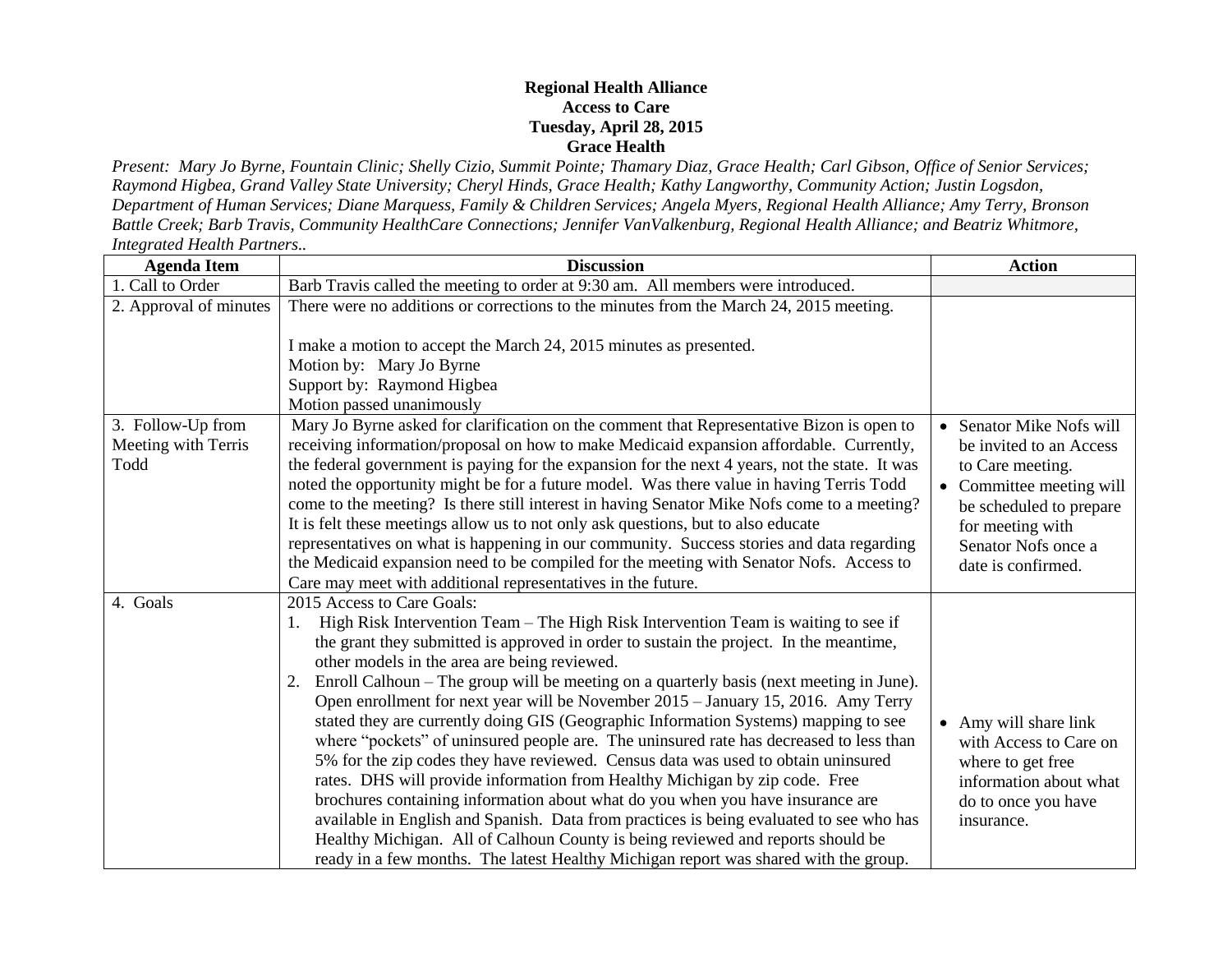| 4. Goals (cont.) | 3. Community PCP Database – Surveys will be collected April 30 and a report should be        |                         |
|------------------|----------------------------------------------------------------------------------------------|-------------------------|
|                  | available in May.                                                                            |                         |
|                  | 4. Advocacy at the State Level – Senator Mike Nofs will be invited to an upcoming Access     |                         |
|                  | to Care meeting.                                                                             |                         |
|                  | 5. Development of Community Health Worker Model – Barb Travis stated the model in            |                         |
|                  | Texas was reviewed. This model requires a large commitment from community health             | • Barb Travis will talk |
|                  | workers (over 1,000 community health worker hours plus other training). It is possible       | with Tom Brown          |
|                  | this model will not be a good fit for our community. What does Access to Care want to        | regarding the Albion    |
|                  | see in a community health worker? Albion has the Neighborhood Visitor group that             | Neighborhood Visitors   |
|                  | shares information about health resources available. It is felt we would like an expanded    | and how they are        |
|                  | version of this model. Beatriz stated there are 11 practices in the community that have      | connecting people.      |
|                  | Care Managers who assist patients with multiple chronic conditions get connected with        |                         |
|                  | community services. They can bill and receive reimbursement for this service. The            |                         |
|                  | practices that are doing this were able to adapt to the Patient Center Medical Home early    |                         |
|                  | and were able to put it in their plans. Grace Health has Advocates who connect people to     |                         |
|                  | services plus a quality team is being started which will help connect people / monitor       |                         |
|                  | needs, especially for patients with diabetes.                                                |                         |
|                  | Two Identified Areas of Concern:                                                             |                         |
|                  | Mental Health / Shortage of Psychiatrists – It is difficult to get people hospitalized<br>1. |                         |
|                  | locally. Although the hospital may have a bed, staffing is not available. Summit Pointe      |                         |
|                  | sends patients needing hospitalization to Detroit. There has been an increase in             |                         |
|                  | substance abuse treatment; therefore additional staff are getting certification to provide   |                         |
|                  | services. Summit Pointe receives $1,200 - 1,400$ new calls each month for services           |                         |
|                  | needed. To be compliant with their performance indicators, they need to see people           |                         |
|                  | within 2 weeks. Some of the services Summit Pointe provides are: services for                |                         |
|                  | intellectual and developmental disabilities, group therapy, and peer support.                |                         |
|                  | 2. People who have insurance and are unable to pay their deductible or for the service -     |                         |
|                  | People can go to Grace Health (sliding fee discount available), a free clinic, or contact    |                         |
|                  | 211 to find resources. Is this group being connected? Do they know where to get              |                         |
|                  | services? For people going to Bronson there is a team who will work with them to help        |                         |
|                  | get them signed up for insurance. Oaklawn Hospital sends patients to the Fountain            |                         |
|                  | Clinic for assistance in signing up for insurance. For people above 250% poverty level,      |                         |
|                  | there isn't much help. It was noted that open enrollment is very important for those who     |                         |
|                  | are above the poverty level. Some people have not signed up for insurance since they         |                         |
|                  | are unable to afford the monthly payments and high deductibles. Bronson is updating          |                         |
|                  | its Charity Care policy to help people who have a high deductible. Assistance is             |                         |
|                  | reviewed on a case-by-case basis. The Charity Care application and policy are available      |                         |
|                  | on Bronson's website. It was noted the median income is \$50,000. For a family               |                         |
|                  | making \$80,000, there are no tax breaks. After paying monthly insurance premiums,           |                         |
|                  | house payments, food, etc. they do not have a lot of money remaining to pay for              |                         |
|                  | additional needs.                                                                            |                         |